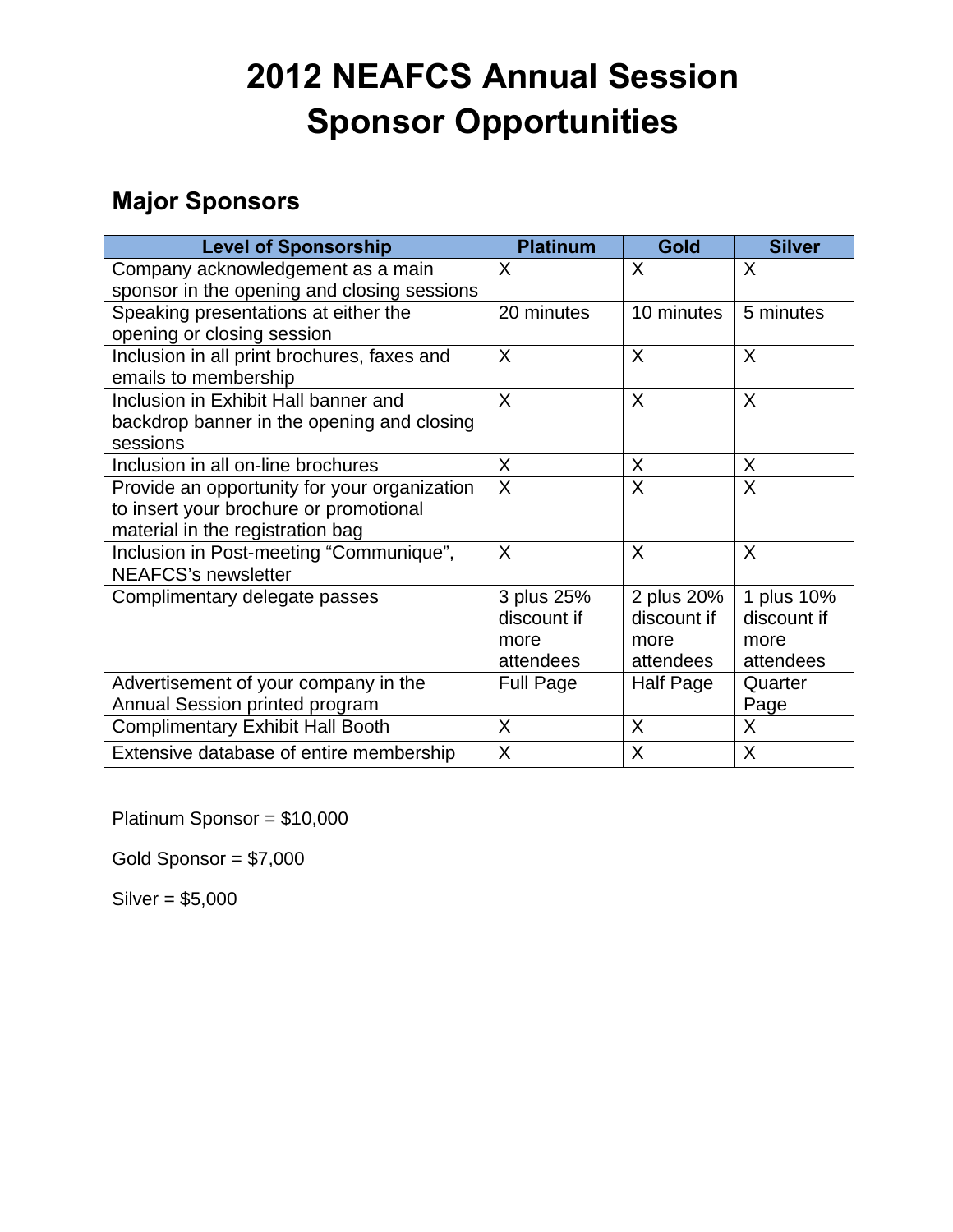## **Participating Contributors/Sponsors**

| <b>Items</b>                                                                                                                           | <b>Conference</b><br><b>Breakfast</b> | <b>Conference</b><br>Lunch | <b>Refreshment</b><br><b>Break</b> | <b>Program</b><br><b>Track</b>                                                                            |
|----------------------------------------------------------------------------------------------------------------------------------------|---------------------------------------|----------------------------|------------------------------------|-----------------------------------------------------------------------------------------------------------|
|                                                                                                                                        | <b>Contributor</b>                    | <b>Contributor</b>         | <b>Contributor</b>                 | <b>Sponsor</b>                                                                                            |
| Company<br>acknowledgement<br>at Opening Session                                                                                       | X                                     | X                          | $\sf X$                            | X                                                                                                         |
| Speaking<br>presentations at<br>sponsored event                                                                                        | $X - 30$ minutes                      | $X - 30$ minutes           |                                    | 1 minute<br>presentation at<br>each session<br>within track<br>and signage<br>outside and<br>inside rooms |
| Inclusion in all print<br>brochures, faxes<br>and emails to<br>membership                                                              | X                                     | X                          | X                                  | X                                                                                                         |
| Inclusion in all on-<br>line brochures                                                                                                 | X                                     | X                          | X                                  | X                                                                                                         |
| Provide an<br>opportunity for your<br>organization to<br>insert your brochure<br>or promotional<br>material in the<br>registration bag | X                                     | $\sf X$                    | $\sf X$                            | $\sf X$                                                                                                   |
| Inclusion in Post-<br>meeting<br>"Communique",<br><b>NEAFCS's</b><br>newsletter                                                        | X                                     | Χ                          | X                                  | X                                                                                                         |
| Complimentary<br>delegate passes                                                                                                       | $\overline{2}$                        | $\overline{2}$             | 1                                  | 1                                                                                                         |
| Number available                                                                                                                       | $\overline{2}$                        | $\overline{2}$             | $\overline{4}$                     | $6\phantom{1}6$                                                                                           |

Breakfast Contributor = \$5,000

Luncheon Contributor = \$7,500

Refreshment Break Contributor = \$2,000

Program Track Sponsor = \$1,250